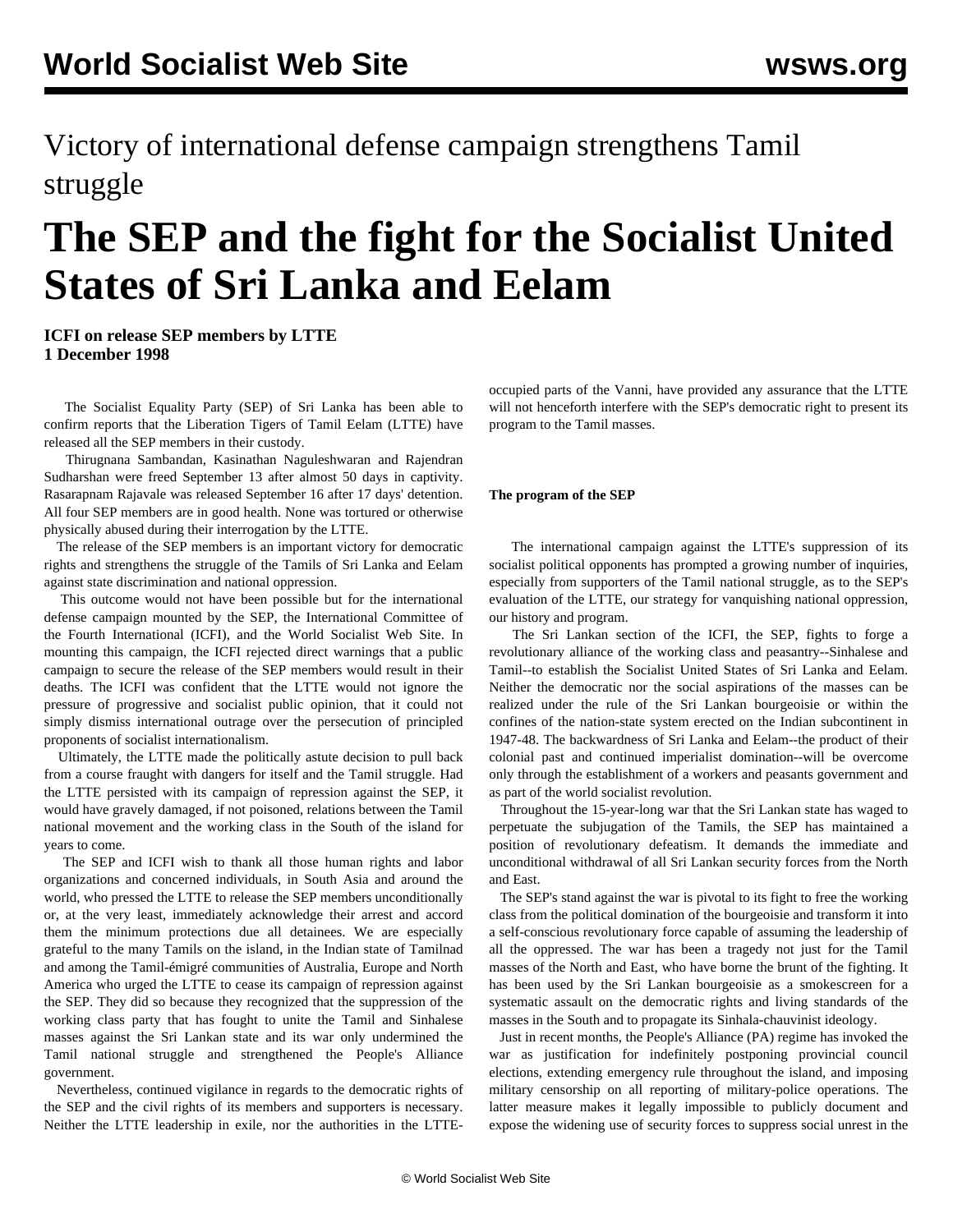south. The PA government has also imposed another wage cut on government workers--dressed up as a voluntary contribution to the war effort. With the assistance of the labor bureaucracy, which repeats its argument that it is "inopportune" for workers to press their demands at a time of "national crisis," the PA now seeks to extend wage austerity to all private sector workers.

 The SEP's opposition to the war does not imply any measure of support for the national-separatist program of the LTTE. The SEP warns the Tamil masses of the North and East that the LTTE in no way articulates their genuine aspirations or interests. In those parts of Eelam currently under its control, the LTTE administration has connived with the capitalists who control transport and retail trade to make the workers and peasants pay for any financial losses resulting from the war, and it has shown no more respect for the democratic rights of the masses than has the Sri Lankan state. Were a Tamil state to be established it would be, like the present Sri Lankan state, a capitalist state, subservient to the dictates of global capital.

 In fighting to mobilize the masses in the South against the war and the People's Alliance regime, the SEP is in no way deterred by the argument that the LTTE would exploit a working class-led, mass movement against the war to consolidate its rule in the North and East. The unity of the oppressed Sinhalese and Tamil masses cannot be forged by upholding the territorial integrity of the reactionary Sri Lankan state.

 Were the war to end as a result of the independent action of the working class, class dynamics on the island would be radically transformed. Whatever the immediate military outcome, a successful working class mobilization against the war would create immeasurably more favorable conditions for uniting the Sinhalese and Tamil workers and for forging an alliance of the working class and the petty-bourgeois masses, urban and rural, Sinhalese and Tamil. By forcing an end to the war, the working class would stake its claim to be the true agent of the liberation of the Tamil masses and the leader of an alternative social regime.

 The prospect of a workers and peasants government coming to power in Colombo would accentuate and lay bare the class antagonisms within Eelam, thus greatly facilitating the exposure of the LTTE and its separatist program. While the Tamil workers would see the action of their class brothers in the South as opening the door to the realization of both their democratic and class aspirations through the establishment of a Socialist United States of Sri Lanka and Eelam, the Tamil bourgeoisie would share their Sinhalese rivals' fear for their power and property. Without any fear of contradiction, we can say that under such conditions the creation of a Tamil state in the North and the East would become the rallying point for reaction, winning the support of imperialism and even large sections of the Sinhalese bourgeoisie.

#### **"Self-determination" in the light of history**

 The LTTE and their supporters among a myriad of pseudo-socialist groups claim that any opposition--including the SEP's--to the establishment of a Tamil Eelam nation-state constitutes a denial of the Tamils' "right to self-determination." To equate the opposition of the working class to a particular political program with the opposition of reaction is an old canard, frequently employed by the national bourgeoisie to prevent the working class from exercising its political selfdetermination, from advancing its own class alternative. The truth is that the essential progressive content of "self-determination"--the eradication of national oppression--can be realized only through the SEP's program for the Socialist United States of Sri Lanka and Eelam.

 The national question has long vexed the Marxist movement. Great events, however, have served to clarify the relationship between the

struggle to realize national-democratic and socialist demands and the validity of calls for national "self-determination."

 Whereas nationalists depict the nation as an eternal category or the optimum stage of human development, Marxists insist that nations are an historical product. Through national movements and the erection of nationstates, the rising bourgeoisie in Western Europe and North America asserted its control over a home market and destroyed the feudal social relations and survivals that blocked the development of capitalism.

 Self-determination came to be included in the program of the Bolshevik Party and later the Communist International at a time when modern capitalist relations were only emerging in the vast parts of the world then subject to direct colonial rule, as in the case of India, or semi-colonial exploitation, such as in China and Iran.

 In tsarist Russia, an empire ruled by a feudal autocracy and containing numerous national-ethnic groups at radically divergent stages of economic development, the Bolsheviks raised the slogan of self-determination as a means of overcoming the animosities tsarist oppression had incited among the workers of different nations and to combat the poisonous influence of the bourgeois nationalists who sought to exploit popular opposition to Great Russian chauvinism to further their own class interests.

 The right of self-determination, insisted Lenin, was a "negative" demand--that did not imply support for national separatism as a preferred course of action--but rather expressed the Bolsheviks' opposition to the tsarist regime's use of military might to keep any oppressed nationality within its empire.

 Subsequently, the meaning of self-determination was perverted by the Stalinists and other falsifiers of Marxism to mean blanket support for every national demand. Today, advocacy of self-determination is invariably perceived as support for the establishment of a separate state.

 Lenin and the socialists of his day were acutely aware of imperialist manipulation of the plight of small nationalities and their national demands. In respect to the Balkans, the socialist movement counterposed to the nationalists' drive to carve out tiny ethnic states through successive waves of bloodletting the perspective of the Socialist United States of the Balkans. Only the genuine democratic unification of the Balkans through the revolutionary action of the working class and oppressed masses could create a state structure that would make possible both the overcoming of national frictions and the development of a modern industrial economy.

 The great Polish Marxist Rosa Luxemburg, for her part, raised farsighted objections to the slogan of self-determination, warning that it was invariably exploited by the national bourgeoisie to secure its own class aims. The right of self-determination postulates the existence of a national will, but, as Luxemburg observed, such a will does not exist outside or above the class struggle, but rather is its product.

#### **Permanent Revolution**

 In the decades preceding and immediately following the Second World War, the national question was bound up with great anti-colonial movements. These movements, which united disparate peoples, divided by religion, language, caste or tribe, had a profound democratic and antiimperialist content. But even when national unification was bound up with freedom from colonial or semi-colonial bondage, the elimination of precapitalist forms of exploitation, and the establishment of large politicaleconomic units capable of serving as the basis for the rapid development of a modern economy, the class dynamic of the national question was radically different in Asia and Africa from what it had been in Western Europe and North America in the nineteenth century. With the development of imperialism and the emergence of the proletariat as a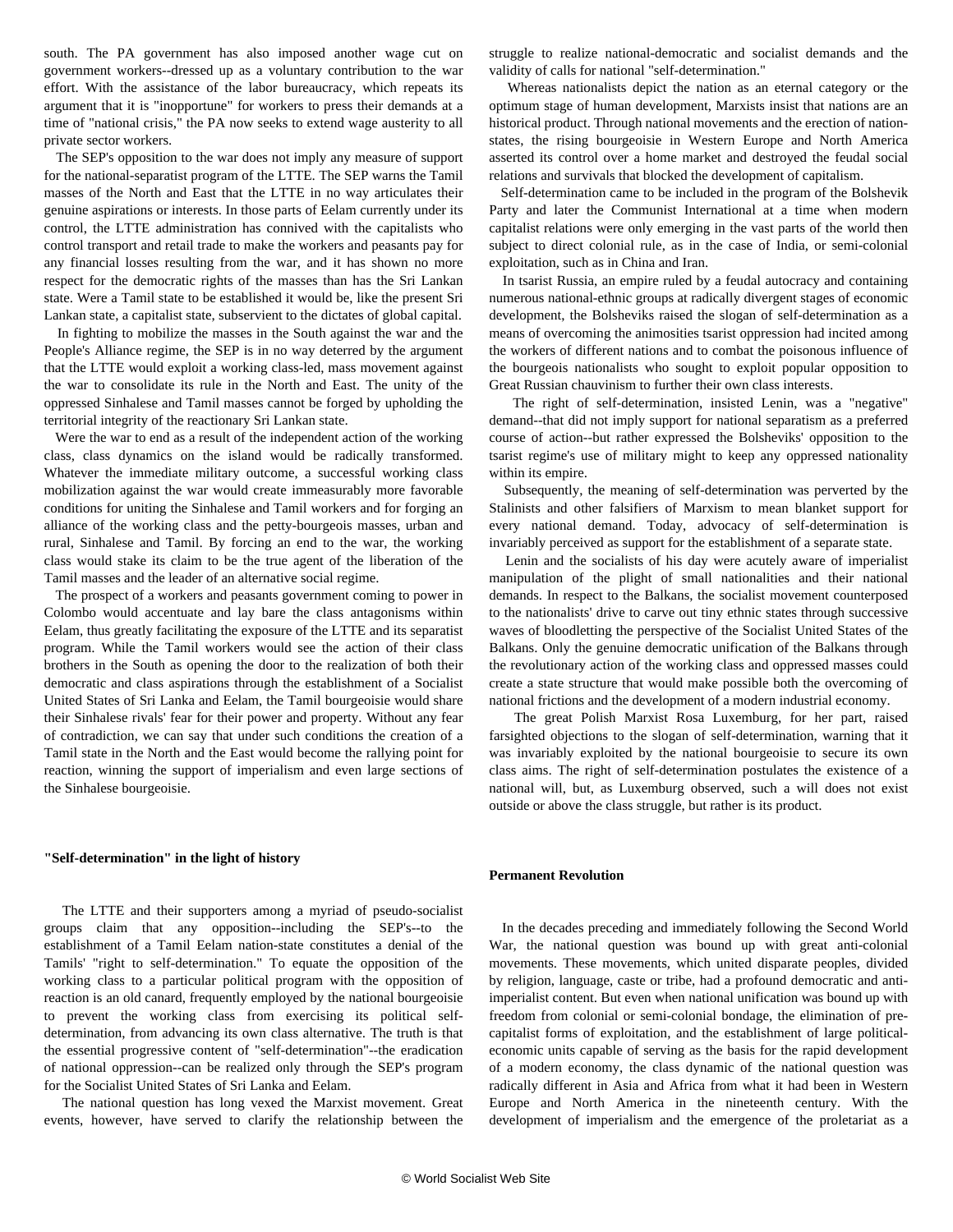revolutionary rival to the bourgeoisie, the national bourgeoisie grew evermore impotent and reactionary. That which was historically progressive and necessary in the national-democratic revolution could no longer be achieved under the political leadership of the bourgeoisie.

 Herein lay the significance of Leon Trotsky's theory of Permanent Revolution. In countries with a belated capitalist development the essential tasks of the bourgeois-democratic revolution--the liquidation of pre-capitalist forms of exploitation and oppression and democratic national unification and equality--can be realized only in struggle against the national bourgeoisie and through a revolutionary alliance of the oppressed masses, led by the working class, and linked to the anticapitalist struggle of the world proletariat.

 The struggle against national oppression does not thereby lose any of its significance or urgency. But with the establishment of a revolutionary alliance of the oppressed under the leadership of the working class it is subsumed, like all the other democratic tasks, in the struggle for a new social order against the national bourgeoisie and imperialism.

 Conversely, national liberation is a political chimera insofar as it is separated from social liberation. While supporting the struggles of the Indian, Chinese and other colonial peoples for their national independence, Trotsky, writing on behalf of the Fourth International in 1940, warned: "Belated national states can no longer count upon an independent democratic development. Surrounded by decaying capitalism and enmeshed in imperialist contradictions, the independence of a backward state will inevitably be semi-fictitious, and its political regime, under the influence of internal class contradictions and external pressure, will unavoidably fall into dictatorship against the people--such is the regime of the 'People's' party in Turkey, the Kuomintang in China; Gandhi's regime will be similar tomorrow in India."

 This perspective has been tragically vindicated by the whole post-Second World War experience of decolonization in which the great colonial empires were wound up and political power transferred to regimes of the native bourgeoisie. In assuming state power, the national bourgeoisie functioned not as the liberator of the oppressed masses, but as a junior partner in imperialist plunder. The newly independent bourgeois regimes pursued "national development schemes" which neither liquidated the survivals of pre-capitalist forms of oppression, nor broke their countries' dependence on a handful of natural resource and agricultural exports. These schemes, which generally were dressed up as "socialism," did serve, however, to divert scarce resources to a grasping and venal bourgeoisie.

 Nowhere did decolonization provide the basis for a genuine solution to the problem of national oppression. On the contrary, the new states of Asia and Africa were founded on a perversion of fundamental democratic principles, for they were erected on the political units that had been established by colonial brigandry and imperialist wars and diplomacy. In no way did their state boundaries correspond with national-ethnic or geographic frontiers, let alone the democratic will of the masses. Incapable of meeting and hostile to the aspirations of the masses, the regimes of the national bourgeoisie have upheld democratic rights in the breach and used communal, tribal and national-ethnic tensions to derail social unrest and wage internecine struggles for power and privilege.

 The classic example of decolonization was the transfer of political power in the Indian subcontinent from British imperialism to the national bourgeois regimes of India, Pakistan and Ceylon. During the first half of the twentieth century the Indian subcontinent was rocked by a powerful anti-imperialist movement that was principally propelled by worker and peasant social discontent. But because it remained under the leadership of the national bourgeoisie, this mighty upsurge ended in a settlement with British imperialism that saw India partitioned along communal lines into a Muslim Pakistan and a Hindu India--thus perpetuating and exacerbating communal divisions--and an accommodation with landlordism and casteism. The Indian National Congress abandoned its own program of a united India and accepted partition because its class composition and outlook made it recoil from the only means of forging the unity of the Hindu and Muslim peasants and workers--their united mobilization against their common landlord, moneylender and capitalist oppressors.

 Today, after a half-century of national bourgeois rule, the degradation of the Indian masses is even greater than that which prevailed under the British Raj. Some 320 million Indians live in absolute poverty--i.e., they lack the daily caloric intake needed to support a full day's labor; 186 million people lack access to clean water and close to 650 million lack access to sanitary facilities. As the social crisis has deepened in recent decades, the bourgeoisie has relied ever more on manipulating caste, communal, and linguistic divisions. On three occasions India has gone to war with Pakistan, and last May India's government, now led by the Hinduchauvinist Bharatiya Janata Party, exploded nuclear devices in preparation for the nuclearization of India's military. This was followed by a reciprocal nuclear test by Pakistan.

 Unlike the Indian bourgeoisie, which countenanced certain mass movements to press for an end to British rule, the bourgeoisie of Sri Lanka (then Ceylon) had no association whatsoever with a struggle against imperialism. It clung to Ceylon's political separation from the mainland as a means of preventing radical influences from India crossing the Palk Strait and of thwarting the militant Ceylonese workers' efforts to unite with their Indian brothers. Having had state power bequeathed to it by the British in 1948, the Sri Lankan bourgeoisie promptly set out to base its rule on communalism, to incite the new state's Sinhalese majority against the Tamil minority. With the acquiescence of the Tamil political elite, the first parliament of "independent" Ceylon stripped the highland Tamil plantation workers of their citizenship rights. The 1949 Citizenship Bill laid the groundwork for all subsequent attacks on the democratic rights of the Tamils of Sri Lanka and Eelam.

# **The crisis of working class leadership and the emergence of the LTTE**

 The LTTE can hardly claim that the Tamils of the North and East have always or even long sought to establish an independent state. Rather Tamil separatism battened off the crisis in working class leadership precipitated by the Lanka Sama Samaja Party's (LSSP) break with the Fourth International and repudiation of the program of Permanent Revolution.

 In the post-independence period, Ceylon was unique in that the Trotskyist movement was in the leadership of the working class. Beginning with the 1948 struggle over the Tamil plantation workers' citizenship rights, the fight to uphold the democratic rights of the Tamils in the new state and oppose Sinhalese chauvinism was directly associated with the working class and its leadership, the then Trotskyist LSSP. That the Tamil masses perceived the working class as the force that could secure their democratic rights was materially demonstrated in the 1953 hartal (general strike) and the 21 Demands movement of 1963-64.

 The nationalist degeneration of the LSSP, however, fundamentally disrupted the relationship between the Tamil struggle and the workers movement, creating conditions in which the Tamil masses could be drawn into the train of bourgeois nationalist politics. In 1964, after a decade of accommodation to the Sri Lankan bourgeoisie's national development project, the LSSP consummated its break with Trotskyism by entering into a governmental coalition with the Sri Lanka Freedom Party (SLFP), whose founder, S.W.R.D. Bandaranaike, had spearheaded the successful agitation for Sinhalese to be made the sole official language. In 1972, during its second coalition with the SLFP, the LSSP played a leading role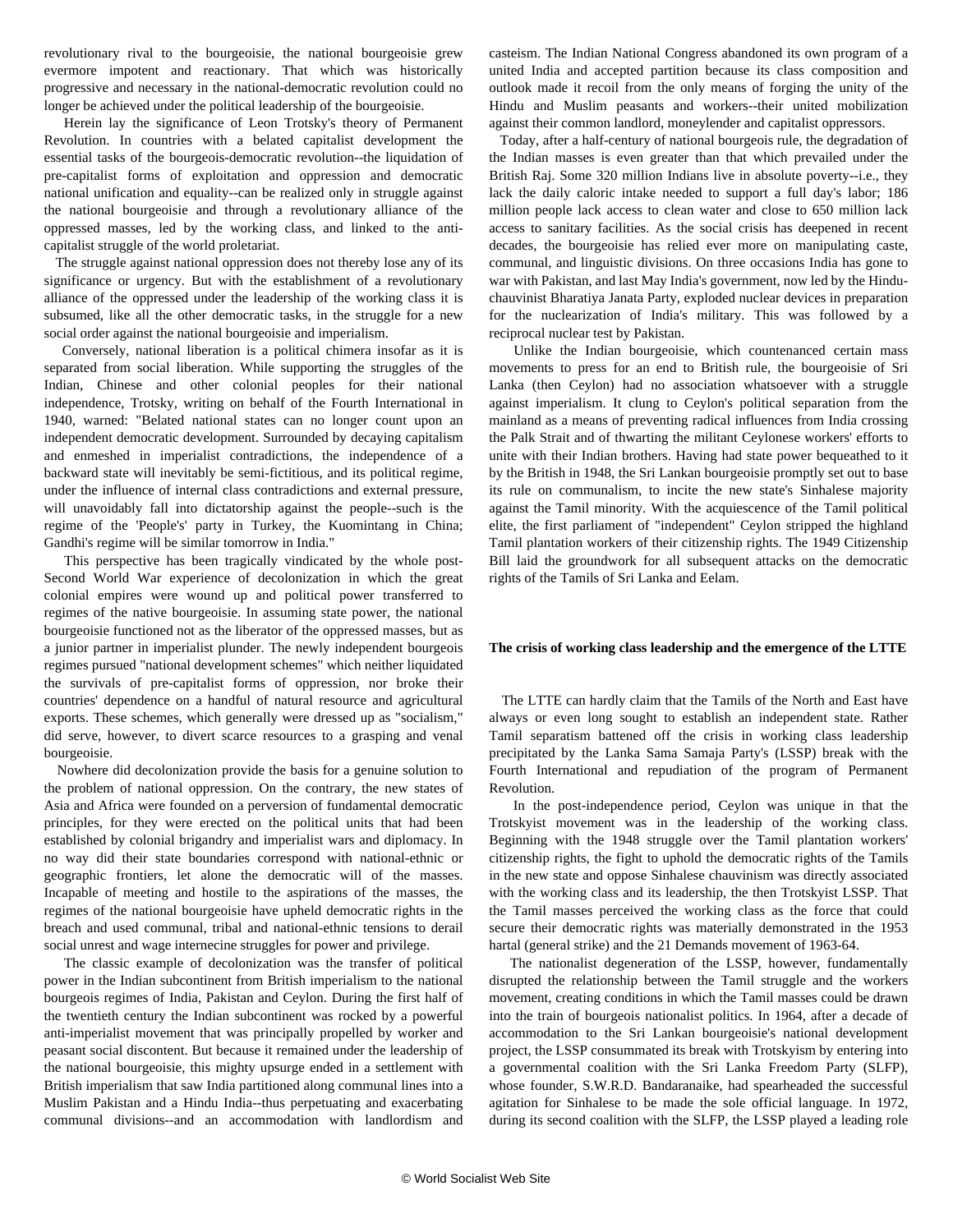in the adoption of a constitution that affirmed the privileged status of Sinhalese and made Buddhism the state religion.

 Believing they had been abandoned by the working class, large sections of the Tamil masses sought new means of resisting national oppression in the wake of the LSSP's capitulation to Sinhalese chauvinism. This ultimately led in the 1970s to the emergence of the LTTE and like-minded Tamil nationalist groups from among the student youth of the Jaffna Peninsula.

 A second major factor in the emergence of Tamil separatism was the role of Stalinism in Sri Lanka and internationally. Long before the LSSP, the Communist Party of Ceylon had sought to subordinate the working class to Bandaranaike and his SLFP, which it termed the representative of the "progressive" or "anti-imperialist" bourgeoisie. This was the Sri Lankan variant of the two-stage theory of revolution--the Menshevik-Stalinist conception that until the national bourgeoisie completes the democratic revolution, the working class must accept its leadership.

 Of even greater significance was the role played by the counterrevolutionary Soviet Stalinist bureaucracy. Within the context of the Cold War, the USSR encouraged and manipulated various national movements as a means of exerting pressure on imperialism. The bureaucracy's support for such movements was always subordinated to its search for a modus vivendi with imperialism. The withdrawal of Soviet support for the Eritrean national struggle and subsequent military backing to the Mengistu regime in its efforts to maintain the old borders of the Ethiopian empire is just one flagrant example of how Moscow's support for various national movements was motivated by crude calculations of advantage within the realm of great power politics. Nonetheless, the Soviet bureaucracy's promotion of nationalism served to endow the perspective of national liberation, as a stage both separate and apart from the struggle for world socialism, with a certain historical legitimacy and even revolutionary ethos.

 Recognizing that it was the betrayal of the LSSP that had led to the fracturing of the Tamil national struggle from the class struggle of the proletariat, and mindful of Stalinism's pernicious promotion of nationalism, the Revolutionary Communist League, the forerunner of the SEP, intervened among the Tamil youth groups that emerged in response to the 1972 constitution and the imposition of racist quotas on university admissions. While these groups exhibited great militancy and readiness for sacrifice, they remained tied to the class politics of the Tamil elite and in their early years worked closely with what was then the principal political organization of the Tamil bourgeoisie, the Tamil United Liberation Front (TULF).

 In the latter half of the 1970s, particularly after the United National Party (UNP), which returned to power in 1977, had mounted new attacks on the Tamils, the LTTE and the other Tamil youth groups grew more radical in their rhetoric and tactics. Following a path well trodden by bourgeois national movements, they turned to other bourgeois states (in this case India) and the Soviet and Chinese Stalinist bureaucracies for support. Moreover, to rally support from the Tamil workers and peasants, whose social demands they had hitherto ignored, and to curry favor with the Stalinists, the LTTE and the other radical Tamil nationalist groups now proclaimed themselves "socialist."

 Yet never did these groups take up the cause of the Tamil plantation workers, nor did their national project challenge the sanctity of the imperialist-imposed Palk Strait border. In raising this, we don't mean to suggest that a scheme for a "Greater Tamilnad" (a state encompassing the Tamil speakers of both the island and south India) would be a more progressive or viable goal. What it illustrates is the continuity in the aims and aspirations of the LTTE and the other Tamil separatist groups with the traditional, exclusivist politics of the Tamil bourgeois elite of the North and East.

Exclusivism in the name of national liberation--the new national

movements

 The LTTE was one of many new national movements that arose in the 1970s and 1980s to press, in the name of self-determination, for the dismembering of the "decolonized" states of Asia and Africa. Considering only India, in the past two decades secessionist agitations have rocked the Punjab, Kashmir and the Northeast, including the Assamese, Gurkhas, and the Bodos and other tribal peoples.

 Whereas the historic national movements advocated the unification of diverse peoples in struggle against colonialism, these new national movements have made ethno-linguistic and religious differences the basis of their demands for the creation of new states.

 Because of deep-rooted socioeconomic and national grievances, these exclusivist movements have won popular support and even inspired heroic sacrifices. But the putrefaction of the historic national movements and the nation-states they established does not validate the program of national ethnic-linguistic and religious separatism. Rather, it underscores the urgency of the Trotskyist perspective of Permanent Revolution and demonstrates the farsightedness of the Trotskyists of the Indian subcontinent who insisted in 1947-48 that the newly-created states of India, Pakistan and Sri Lanka were in a fundamental historical sense unviable, for they were the product of the abortion, not victory, of the democratic revolution

 In South Asia, no more than in the Balkans or Africa, can the myriad national-ethnic groups be disentangled and made to conform to nationstate boundaries. To attempt to do so is to open the door to unending demands for partition--demands, moreover, which are inevitably manipulated by the imperialist powers--and to sanction horrific bloodletting.

 A democratic and lasting resolution to the problem of national oppression and frictions will be realized only as part of a struggle for a higher social order, for the liquidation of capitalism and the nation-state system in which it is historically rooted.

 The decay of the historic national movements and the emergence of a new wave of separatist movements are rooted in major changes in political economy.

 The global integration of production has undercut the economic imperative that underlay the conflict between the national bourgeoisie in the countries with a belated capitalist development and imperialism. As long as productive capital remained organized largely within the nationstate framework, political control of the nation-state provided the emerging national bourgeoisie with an important means of resisting imperialist pressure and asserting control over the home market. Globalization and the resulting decline in the significance of these national markets, however, have compelled bourgeois national regimes--from India to Mexico and Argentina--to abandon their traditional national economic strategies. Now the various national bourgeois regimes seek to secure their interests by removing all impediments to international capital exploiting their countries' human and natural resources.

 While the new global economic relations have shattered the antiimperialist pretensions of the traditional bourgeois national movements, they have also provided the objective basis for the emergence of a new type of national movement which seeks to dismember existing states so that regionally-based elites can establish their own ties to international capital. This is true not only in the countries oppressed by imperialism. Significant separatist movements have arisen in some of the oldest bourgeois nation-states, including Canada, Italy and Britain.

 "In India and China," wrote the ICFI in a recent statement, "the national movement posed the progressive task of uniting disparate peoples in a common struggle against imperialism--a task which proved unrealizable under the leadership of the national bourgeoisie. This new form of nationalism promotes separatism along ethnic, linguistic and religious lines for the benefit of local exploiters. Such movements have nothing to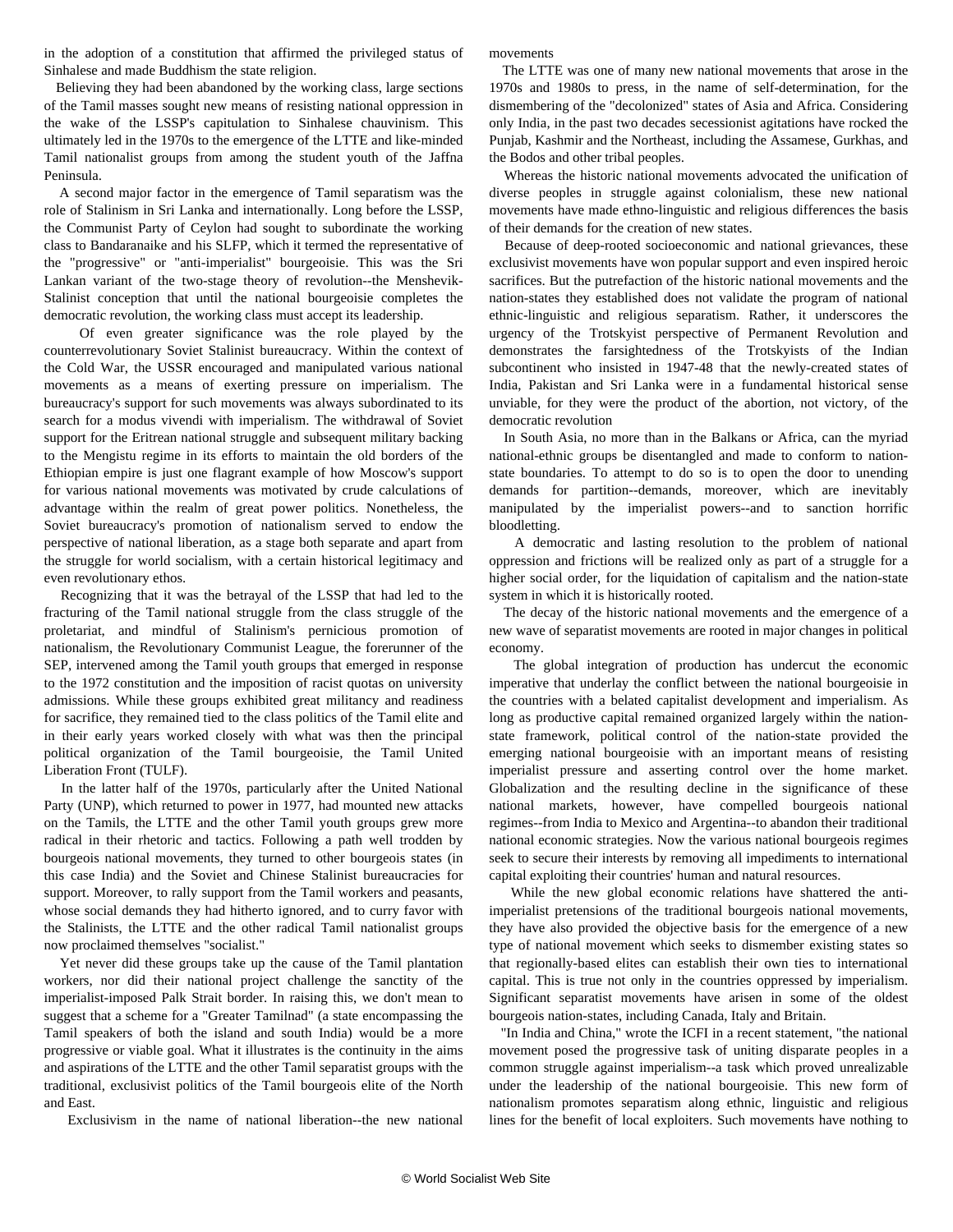do with the struggle against imperialism, nor do they in any way embody the democratic aspirations of the masses of oppressed. They serve to divide the working class and divert the class struggle into ethnocommunal warfare" ( Globalization and the International Working Class: A Marxist Assessment, p. 109).

## **The record of the LTTE**

 Over the course of a quarter century, the radical Tamil nationalist groups that arose as an alternative to the constitutionalist politics of the Federalist Party and TULF have demonstrated their organic incapacity to free the Tamils of Eelam from national oppression, let alone provide any solution to the burning social problems of the Tamil masses.

 The Eelam Peoples Democratic Party (EPDP), Tamil Eelam Liberation Organization (TELO), Peoples Liberation Organization of Tamil Eelam (PLOTE), and the other nationalist groups rival to the LTTE have all cast their lot with the Sri Lankan state and bourgeoisie. Today they function as auxiliary detachments of the Sri Lankan security forces in the struggle to bring the Tamils of the North and East under Colombo's control.

 The LTTE, meanwhile, for all its declamations about the selfdetermination of the Tamils, continues to base its struggle on maneuvers with sections of the Sinhalese bourgeoisie, the Indian government and the imperialist powers. More than 10 years after Prabakaran, the LTTE's top leader, claimed to have been tricked into signing the Indo-Sri Lankan Accord, the LTTE still looks to the regime in New Delhi as potential liberators of the Tamils, and is ever anxious to boost the Indian bourgeoisie's claims to be South Asia's regional power. Whereas once the LTTE touted a nationalist economic strategy under the guise of "socialism," today it advocates that an independent Tamil Eelam emulate the East Asian "tigers" and serve as a cheap labor haven for investors. The class logic of the LTTE's politics--to say nothing of its financial dependence on wealthy capitalist émigrés--inexorably leads it into political relations that make a mockery of the sacrifices of its cadre. In 1994 the LTTE supported the election of the current PA regime; today, it hopes to "internationalize" the Tamil-Sri Lankan conflict by drawing in the imperialist-dominated United Nations.

 For the Sinhalese masses, the LTTE has nothing but contempt and hostility. Increasingly, it has resorted to bombings and armed attacks on Sinhalese workers and other civilians in the South. Such wanton acts of terror serve only to strengthen Sinhalese chauvinism by casting the Tamil people's struggle in ethnic-communal terms and victimizing the Sinhalese oppressed for the crimes of the Sri Lankan bourgeoisie.

 In recent years, the LTTE has suffered significant military reverses, including losing control of Jaffna in 1996. But it is quite possible, given the crisis of the People's Alliance regime and the growing popular hostility to the war in the South, that the LTTE will once again be able to take the offensive. New military victories would inevitably lead to renewed pressure from the LTTE leadership for international recognition--that is, sanction from the world's great powers--for a Tamil nation-state, and to calls from the imperialist powers, who fear the destabilizing impact of challenges to the existing state system, for the LTTE to come to the bargaining table.

 How the demand for Tamil Eelam would then be realized has already been foreshadowed by the Indo-Sri Lankan Accord of 1987. The US, Britain, other imperialist powers and the Indian bourgeoisie would convene a "peace" conference and supervise the carving out of a Tamil state. As a condition for their blessing for such a settlement, they would extract economic and geo-political guarantees from both Colombo and the LTTE leadership, while jockeying among themselves for power and influence in the two states.

 Inevitably, the delineation of a new border and the divvying up of the island's assets and resources would further inflame Sinhalese and Tamil tensions--tensions which imperialism would exploit to its advantage. The end result would be the creation of rival, militarized states, each pockmarked with national and communal divisions. The LTTE's invocation of Hindu mythology and outright violence toward non-Hindus has already profoundly alienated the Tamil-speaking Muslims and Christians and fueled the rise, in the largely Muslim Eastern Province, of a bourgeois separatist party, presently allied with the People's Alliance, that demands the creation of a separate state for Muslims. In Jaffna, the only Muslims and Sinhalese-speakers who remain are those in the Sri Lankan military. Were the LTTE to succeed in carving out its Tamil state, the Sinhalese chauvinists would, for their part, seek to wreak vengeance on the Tamil minority in the South, using them as scapegoats for the collapse of the Sri Lankan bourgeoisie's war policy.

 This is not a matter of speculation. Time and again over the past halfcentury, the working class and oppressed masses have witnessed the leaders of bourgeois "liberation" movements exchange their guerrilla fatigues for business suits and accept imperialist brokered settlements in which, for a share of political power, they become the guarantors of imperialist investments and interests. The African National Congress, Sein Fein and the Irish Republican Army, and the Palestine Liberation Organization are only the most outstanding examples of this process in the 1990s.

 We defy the LTTE to outline an alternative scenario for the realization of its program. Is it not a fact that the LTTE leadership has no greater aspiration than to secure international recognition for a Tamil Eelam state? Hostile to a perspective based on the mobilization of the international working class, is not the LTTE's armed struggle a means of arriving at a new relationship with the Sri Lankan and international bourgeoisie?

 In many respects, the LTTE's history of protracted armed struggle and bitter reverses most closely resembles that of the Palestine Liberation Organization. The PLO enjoyed mass popular support and was associated with heroic sacrifices, but its politics have always been those of a bourgeois national movement whose greatest fear is that the national liberation struggle should escape its control and become fused with a socialist struggle aimed at rooting out all forms of oppression and exploitation. Its entry into the Oslo "peace" accord was conditioned by two factors: its fear of the growing militancy of the intifada and the collapse of the Soviet Stalinist bureaucracy, which had served for it and various bourgeois Arab regimes as a counterweight to imperialist pressure. In the past, the PLO leadership issued all manner of antiimperialist manifestos; today its Palestinian Authority defends the property and profits of a thin layer of bourgeois while conniving with the American CIA and the Zionist state to quell popular unrest.

 We challenge the LTTE leadership to explain how a Tamil Eelam created under its auspices would be any more progressive or in any way lead to greater improvements in the conditions of the masses than has the establishment of the Palestinian Authority in Gaza and the West Bank.

 How would the secession of the northern and eastern provinces and the erection of a second capitalist state on the island provide a basis for a genuine democratic solution to the problem of the coexistence of the Tamils and Sinhalese of Sri Lanka and Eelam? How would the creation of Tamil Eelam provide a basis for overcoming the dire social problems that confront the Tamil workers and peasants who would comprise the vast majority of its citizens? Will workers wages be raised? Will peasants receive higher prices for their products on world commodity markets? Will the social and cultural level of the masses be raised?

 With the collapse of the Asian economic "miracle," the prospects for the development of a tiny, impoverished state have grown still bleaker. But